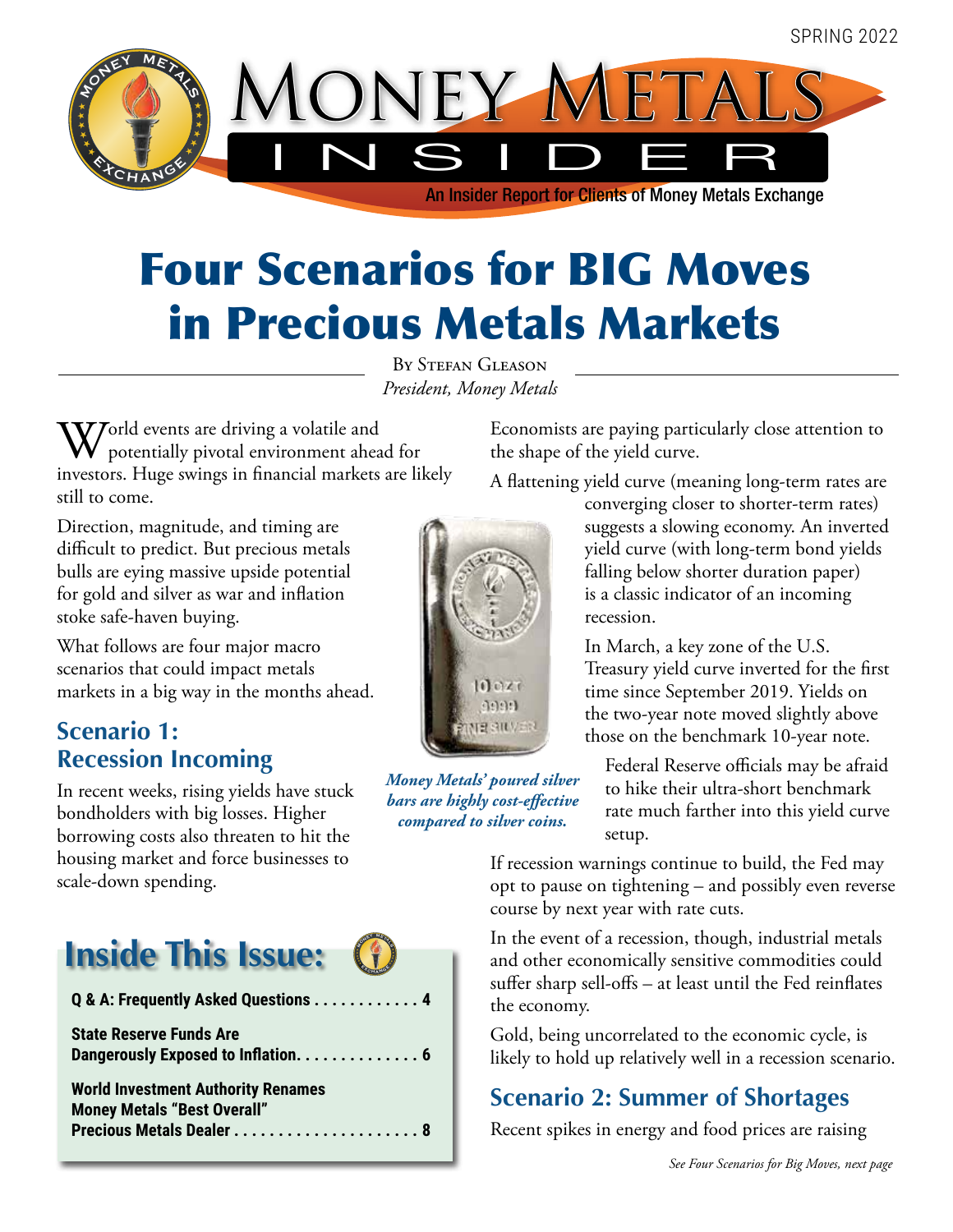#### Four Scenarios for BIG Moves

*continued from previous page*

fears of widespread supply shortfalls.

A devastating war in agriculture-rich Ukraine combined with sanctions on Russian fertilizer exports could deliver a massive shock to the global food

supply chain. Some are warning of a famine in food-insecure countries.



By the summer, it will be too late to recapture losses from a diminished planting season.

Summer also typically sees peak demand for gasoline. But with global energy markets thrown into chaos by war and sanctions, supply may be insufficient to meet that demand.

Any shortages in food, energy, and other essentials are likely to extend to precious metals markets at the retail bullion level – and possibly the physical delivery mechanism on futures exchanges as well.

#### **Scenario 3: Global Monetary Disorder**

The world monetary order based on the U.S. dollar as world reserve currency is becoming unstable.

In waging a currency war on Russia, the U.S. government may have inadvertently accelerated the process of dethroning King Dollar. The U.S. has essentially announced to all countries that wish to trade with Russia that they must seek alternatives to the dollar. (Or if they ever envision themselves going crossways with the U.S. in the future.)

Russia, meanwhile, declared that those who wish to obtain oil, gas, and other Russian exports should be ready to pay in rubles or in gold.

In a surprising twist, Russia has seen an influx of

### **Money Metals Insider**

 *published by* **Money Metals Exchange**

PO Box 2599 • Eagle, ID 83616

Office: **1-800-800-1865** Secure Fax: **1-866-861-5174**  7:00 a.m. - 5:30 p.m. (Mountain) M-F, Saturday 7:00 a.m. - 3:00 p.m. Copyright 2022 by **Money Metals Exchange**

demand for rubles – and the currency actually strengthened in value.

In part, that is because Moscow announced an intent to use surplus rubles to buy gold.

Gold could suddenly become a lot more relevant to other countries, including China, as the ultimate

money and a facilitator of international trade.

Even if no new formal gold standard emerges, a large increase in central bank buying of gold around the world would pressure

precious metals prices higher in terms of depreciating U.S. currency.

### **Scenario 4: World War III**

The final scenario is the bleakest for investors and for humanity overall: an escalation of U.S.-Russia tensions past the point of no return.

Vladimir Putin's government has said it won't use nuclear weapons unless it perceives an "existential threat." A U.S.-led campaign for regime change

*Continued on next page*

Lowest Cost Way to Get Gold & Silver...



- Gold & Silver Ounces, Stored Securely
- ◆ Super-Low Premiums, Just over Spot

✔ Easy to Acquire and Liquidate

**Visit MoneyMetals.com** or call 1-800-800-1865

#### **Stefan Gleason,** President

**Mike Gleason** and **Clint Siegner,** Directors

General – inquiry@MoneyMetals.com Depository – depository@MoneyMetals.com Monthly Program – monthly@MoneyMetals.com

**www.MoneyMetals.com**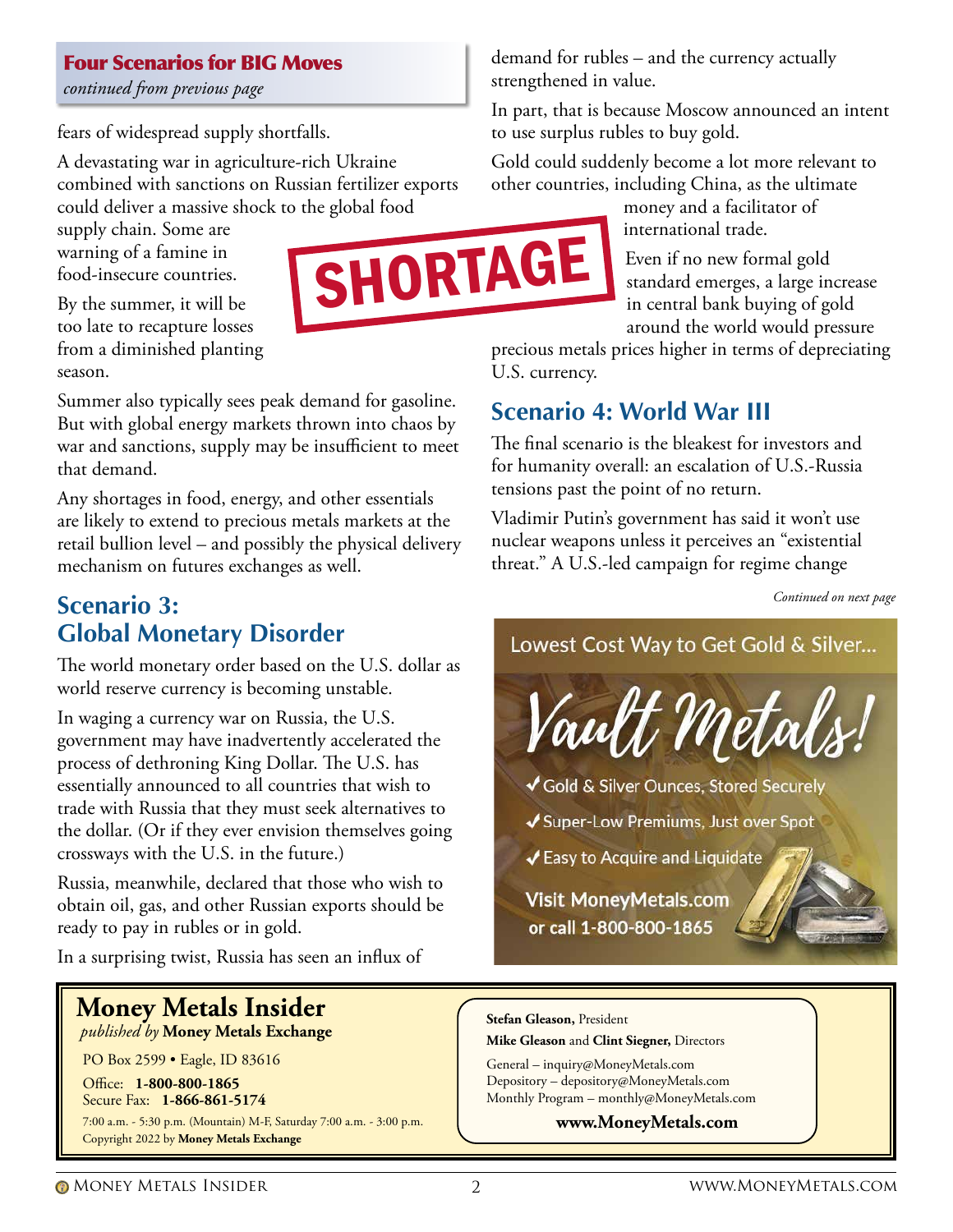# Secure Your Retirement with a Precious Metals IRA

*There is no substitute for holding physical precious metals in your IRA.* 

*Not only can you purchase, hold, and sell physical precious metals using a tax-advantaged Self-Directed Precious Metals IRA, but also you can withdraw your bullion and take direct physical possession of it under normal IRA distribution rules.* 

*Here's how easy it is to get started:*

#### Step 1: **Establish and Fund a Self-Directed IRA.**

Choose a trustee companies that has been fully vetted and approved by **Money Metals**.

**New Direction Trust Company** is a Self-Directed IRA provider specializing in holding physical precious metals as well as other assets like real estate and private loans. NDTCO is unique in that it allows clients to use the depository of their choosing and still has highly competitive fees (starting at only \$150/year). Diligent customer service and quick processing speeds are among NDTCOs core strengths. To obtain a NDTCO application, call Money Metals and ask that it be mailed to you, or simply download a copy from www.MoneyMetals.com.

#### Step 2: **Designate Money Metals Exchange as Your IRA Precious Metals Dealer.**

**Money Metals Exchange** is an approved dealer at New Direction Trust Company, and other trustee companies as well. Under your direction, we can facilitate your IRA's purchases (or sales) of gold, silver, platinum, or palladium.

#### Step 3: **Purchase the Precious Metals Bullion Products That Fit Your Needs.**

Your IRA may hold a wide array of bullion coins, rounds, and bars offered by **Money Metals Exchange.**

#### Step 4: **Receive Payment Confirmation.**

You'll receive payment confirmation from **Money Metals Exchange** and be able to track your shipment all the way to the depository.

*\*\*Please Note: We can partner with ANY self-directed IRA custodian. Here are examples of other firms with which we have worked:*

- *Preferred Trust • Millennium Trust • New Vision Trust Company • Gold Star Trust Company*
- *Equity Institutional • IRA Services*

*Regardless of which firm you choose as custodian for your IRA account, Money Metals Exchange can deliver the physical gold, silver, platinum, and palladium bullion you want – and at great prices!*

*• Mountain West IRA*

### **To Get Started, Call Money Metals at 1-800-800-1865!**

#### Four Scenarios for BIG Moves in Precious Metals Markets

*continued from previous page*

would likely constitute such a threat.

In March, President Joe Biden asserted in supposedly off-the-cuff remarks that Putin "cannot remain in power."

Biden's foreign policy handlers scrambled to issue statements denying that the administration intends to pursue regime change in Russia.

They understand the dangers of such talk even if Biden himself doesn't.

A single misstatement or diplomatic blunder could start World War III. The nuclear Doomsday Clock is ticking closer toward midnight than at any time since the height of the Cold War.

Among the economic consequences of war are huge spending commitments, a scramble for resources, and ramped up pressure on inflation.

*• Advanta*

The time to hunker down is before the first bombs are dropped. Hunkering down financially means holding assets outside the banking system and far removed from Wall Street.

It means holding the highest-quality, most durable, most universally recognized assets. It means holding gold and silver in physical form.  $\bullet$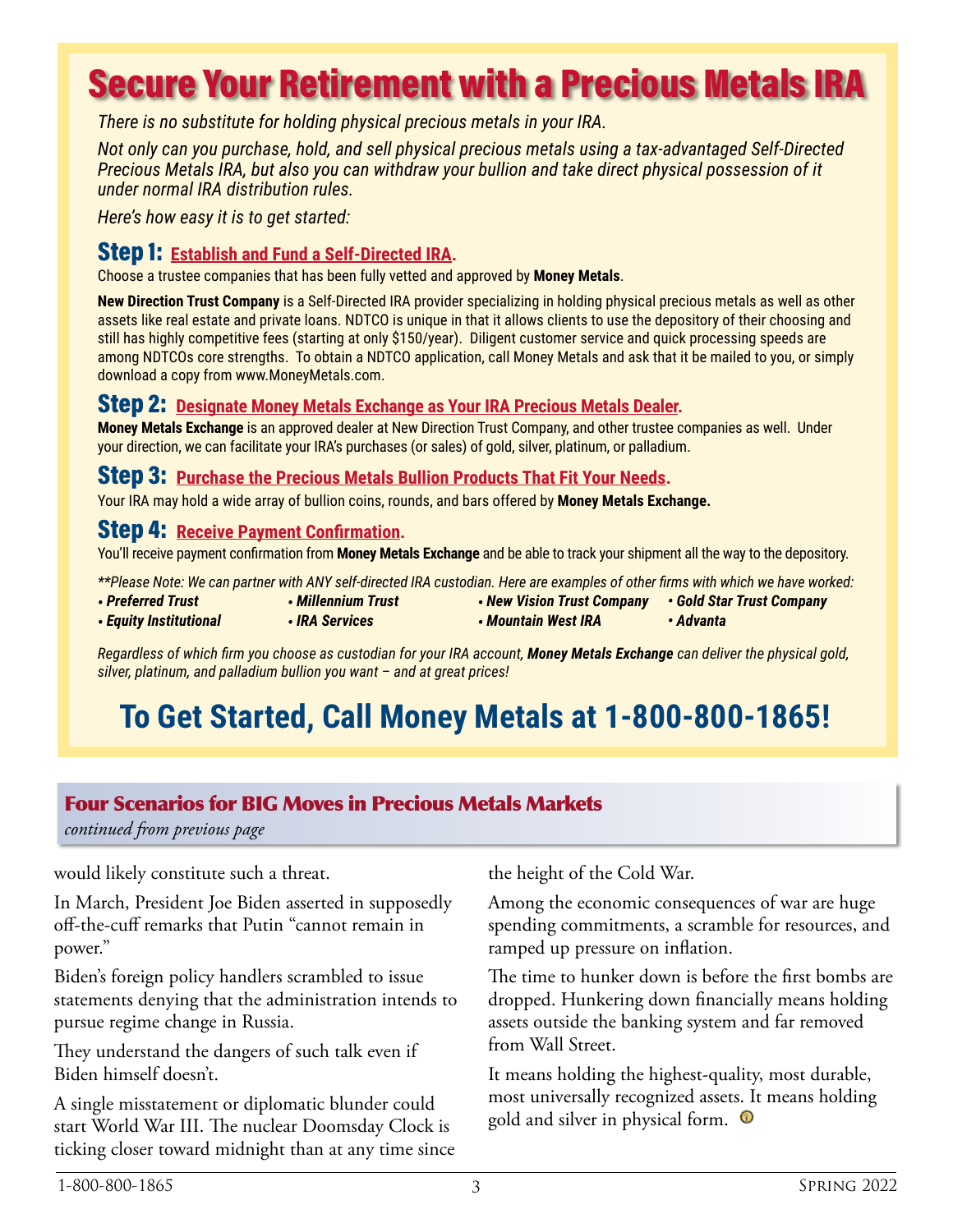# Frequently Asked Questions About Gold and Silver Investing



*We get lots of questions from the public about precious metals. Here we will answer a few of the most common, most broadly relevant questions we receive. Even if you're a seasoned metals investor, you can surely find value in this regular FAQ feature.*

#### QUESTION: **Will Fed rate hikes scare away bullion buyers?**

**ANSWER:** It's possible that anti-gold takes in the financial media will scare some would-be bullion buyers away. But the reality is that the Fed's rate hikes are nothing to be afraid of  $-$  and won't be unless and until the central bank actually gets out in front of inflation.

Fed officials opted for only a baby-step rate hike of a quarter point in March despite staring at the worst inflation problem in decades. Their rate-hike campaign may not get far, especially if market volatility and geopolitical turmoil continue to pose risks to the stability of the financial system.

The threats of inflation, supply disruptions, war, and soaring debt levels should make investors nervous.

And it's likely more of them, not fewer, will find physical precious metals attractive as a safe haven in this environment.

#### QUESTION: **What price would gold need to reach in order to make a new high in inflationadjusted terms?**

**ANSWER:** A specific price objective would be somewhat arbitrary since inflation itself is constantly in motion and can be

measured in many different ways.

The most popular inflation gauge, the Consumer Price Index, is running at a 40-year high of 7.9%.



As alarming as that number is, it understates the true reality of price level increases faced by American

households.

The American Institute for Economic Research puts together what it calls the Everyday Price Index.

Based on its 24 components, Everyday Prices are up 9.5% from a year ago.

Meanwhile, the ShadowStats Alternate Inflation Index shows a whopping 16% year-over-year jump in consumer prices. That's double the headline CPI number!

Even the Bureau of Labor Statistics' understated inflation data shows that gold is far from an inflationadjusted high. Despite rallying to over \$2,000/oz in March, gold prices remain below their January 1980 peak of \$850/oz in real terms. That old high would be equivalent to \$3,100/oz after merely adjusting for the portion of currency depreciation actually reflected in the Consumer Price Index.

Gold prices could easily exceed that \$3,100 level before being at a real peak.

#### QUESTION: **In the event of a shortage of physical gold and silver, will bullion dealers run out of product to sell?**

**ANSWER:** Recent events have certainly put pressure on product availability. Customers have faced higher premiums and delivery delays on some bullion products, though Money Metals has committed significant resources to keeping those delays to a minimum and has performed better than its competitors in this regard.

While there doesn't appear to be an actual shortage of silver at the moment, there are shortages in the pipeline from refiners to mints to wholesalers.

In March, the dysfunctional U.S. Mint announced that

*Continued on next page*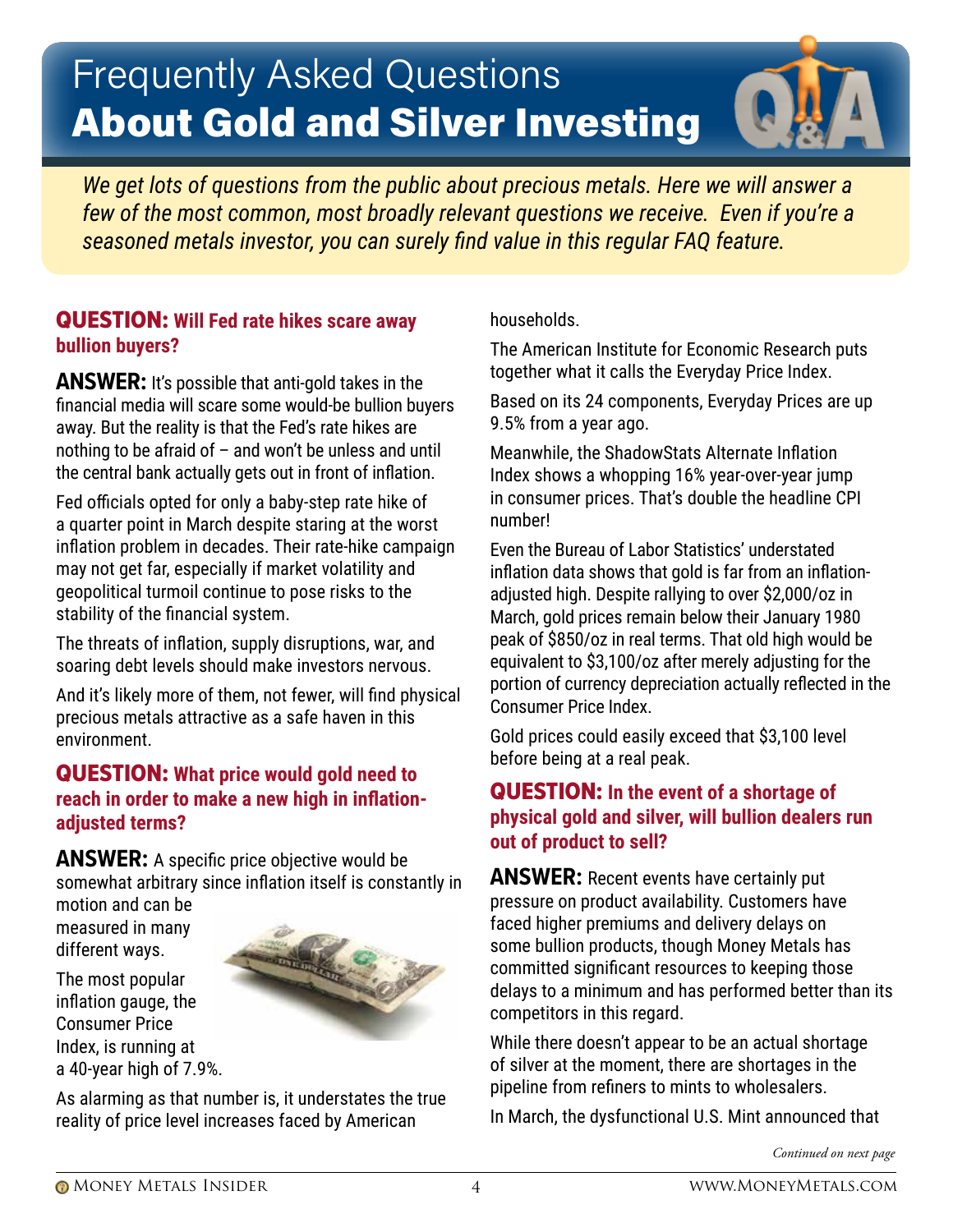

# Frequently Asked Questions *(continued)*

shortages of silver blanks for striking coins will force the cancellation of some planned products. The Mint will no longer be producing replica Morgan and Peace Silver Dollars for 2022 – a big disappointment for fans of these historic coins minted from 1878 to 1935.

The world's most recognized mint can't figure out how to source the raw materials needed for striking its products.

For the past two years, it has blamed COVID for failing to produce coins in sufficient quantities to meet demand. Now it's just looking incompetent.

Investors can avoid the elevated premiums associated with U.S. Mint products by opting for privately minted rounds and bars instead. Or even the bullion coins produced by other government mints.

Even if all mints were to suspend operations, there would still be a large secondary market for coins, rounds, and bars that have previously been purchased. Dealers can get new inventory from customers who sell back to them, though it is possible for demand to overwhelm supply and make acquisition difficult at any price.



*Money Metals has a wide selection of lowpremium gold bars.*

#### QUESTION: **Isn't investing in platinum and palladium risky given that governments are moving to abolish gasoline-powered cars?**

**ANSWER:** Platinum and palladium are used in pollution-scrubbing catalytic converters for

conventional automobiles. They have many demand sources beyond that, including from high-tech industries, jewelers, and mints.

Catalytic converters won't go away anytime soon, especially given rising demand for cars from billions of people in India and China who can't afford Teslas.

Meanwhile, zero-emission vehicles may start more widely employing fuel-cell technologies that require platinum-group metals – along with silver.

That said, platinum and palladium markets can be more volatile and less liquid than gold and silver. The platinum group metals don't have a history of being used as money like gold and silver, so they may not offer the same level of protection from a currency crisis.

But when either metal can be obtained at a lower price per ounce than gold – and currently platinum can – it tends to be a great value opportunity.  $\bullet$ 

# Special Discounts for Monthly Silver and Gold Savers!

Money Metals Exchange's monthly gold and silver savings program is extremely popular with customers, especially because they get access to lower premiums than the general public. The minimum purchase is only \$100! A program description and enrollment form are posted at www.MoneyMetals.com. Monthly accumulation is a savvy, no-hassle way to protect and save your money. We can even set up bank debiting, so you never need to write a check.

### **Call 1-800-800-1865 or visit www.MoneyMetals.com today.**



*Huge Selection of Gold and Silver!*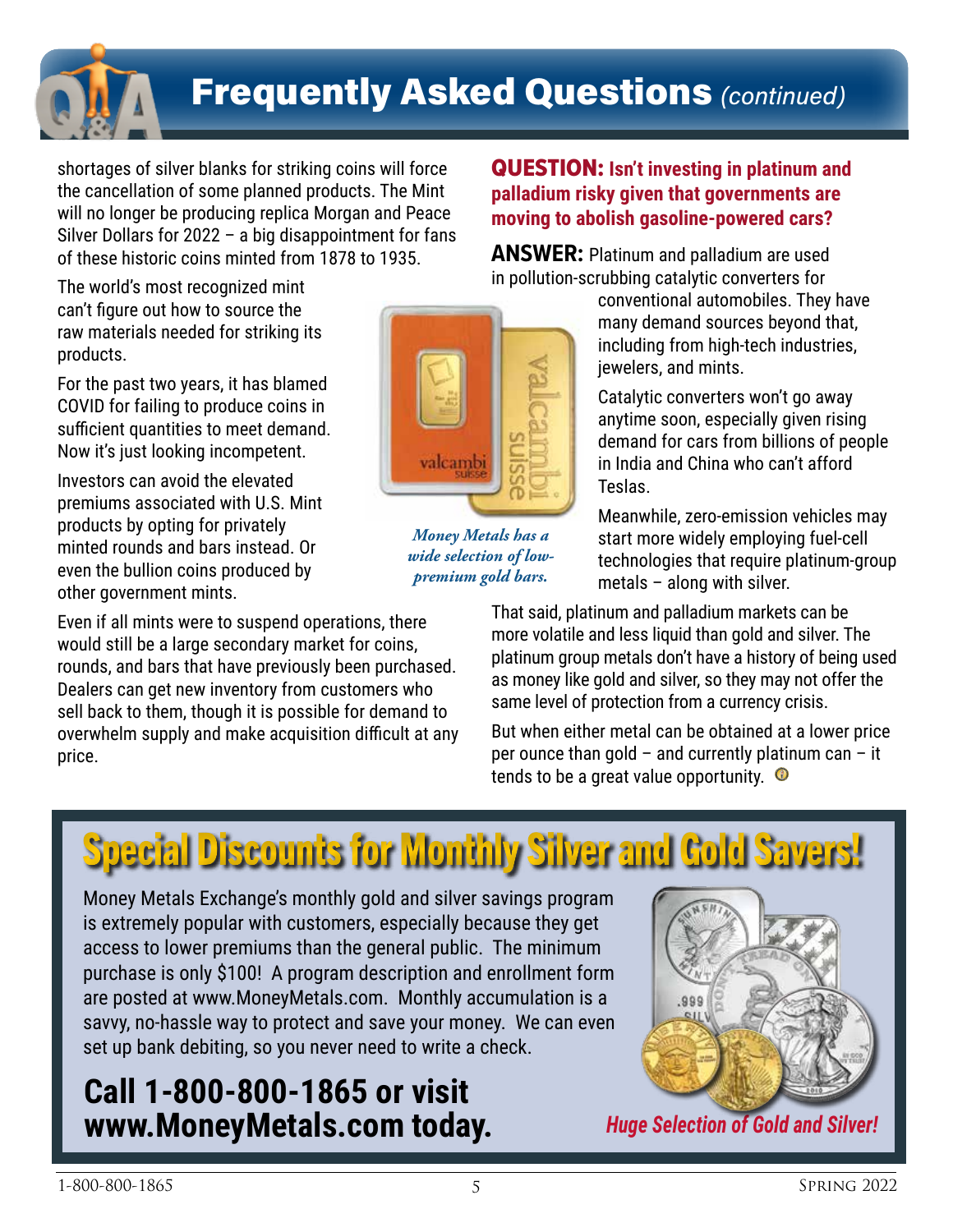# State Reserve Funds Are Dangerously Exposed to Inflation

BY STEFAN GLEASON *President, Money Metals*

The recent explosion in inflation rates caused by runaway debt-funded federal spending and Fed money printing has sparked renewed interest by state legislators in the role gold and silver play in hedging against systemic risks.

With expanding concerns about financial leverage, debt defaults, volatility, and an erosion in purchasing power of the Federal Reserve Note "dollar," Ohio, Arkansas, West Virginia, Wyoming, Louisiana, and Arizona recently joined dozens of other states in removing tax penalties on buying, selling, and holding gold and silver.

Most of these sound money bills

were passed, in large part, through the efforts of Money Metals' public policy project called the Sound Money Defense League – and with the grassroots lobbying help of Money Metals customers in those states.

Meanwhile, several states are considering an allocation of state funds to the monetary metals – a way to hedge their investments in fixed income and other assets vulnerable to inflation.

Ohio recently followed Texas in making a 3-5% gold allocation in its public pensions, and New Hampshire, Oklahoma, Wyoming, and Idaho recently examined legislation to empower state treasurers to hold gold and silver as reserve assets.

By way of example, the state treasurers in both Oklahoma and Idaho each have \$10 billion in taxpayer funds under management – the value of which is rapidly bleeding away through negative real interest rates.

That's because these two states – like most states – have invested almost exclusively in low-interest debt paper, such as, U.S. Treasuries, money market funds,



corporate debt, repurchase agreements, and other dollar-denominated debt.

Substantial debt-paper holdings carry both

counterparty risk and low nominal yields. With inflation now running at well over 7%, the real rate of return for taxpayers is deeply negative, at least 5% negative.

A state reserve fund with the objective of maintaining the value of principal ought to include an allocation to the money actually prescribed to the States in Article 1, Section 10 of the U.S. Constitution, i.e. gold and silver.

The monetary metals help

preserve purchasing power over the medium to longer term and have a low correlation to other assets, providing important diversification and financial insurance.

Gold and silver are liquid, traded around the clock at full market value, and don't suffer from negative interest rates.

The financial security precious metals provide is part of the reason central banks around the world hold them on their balance sheets (with Russia, China, Germany, France, Hungary, Serbia, and Thailand all known to have bolstered their holdings in recent months).

Idaho House Bill 522 and Oklahoma House Bill 3681 are measures that would permit – but not require – the treasurer to hold a portion of funds in the monetary metals to hedge against the risks of inflation, financial turmoil, and debt default while potentially securing capital gains.

The treasurers' new authority would be limited to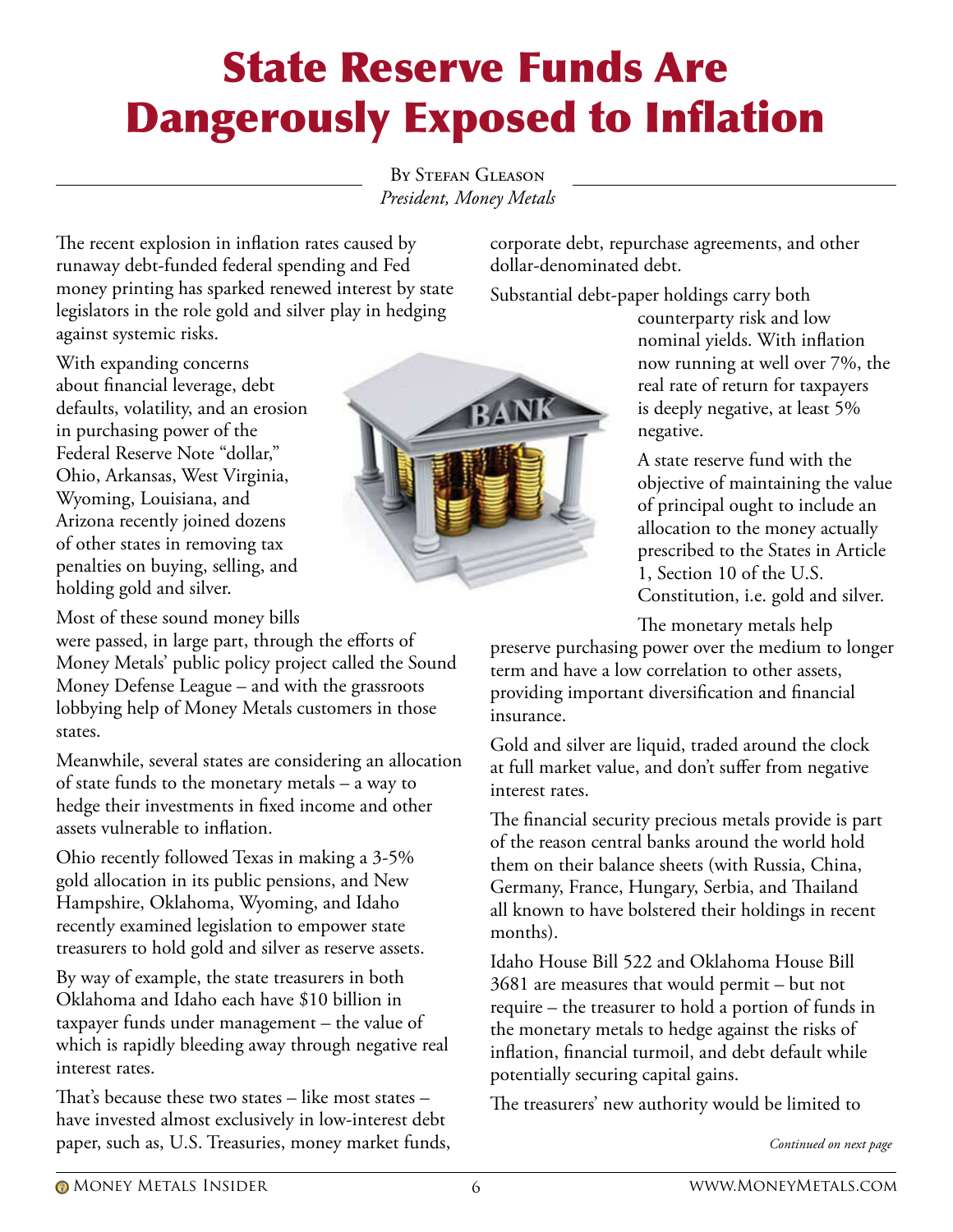*continued from previous page*

holding gold and silver directly and without the counterparty risks inherent in virtually all other state holdings.

That's why neither the Idaho nor the Oklahoma bill empowers treasurers to invest in electronic instruments, futures contracts, or other gold and silver derivatives. The authority is confined to physical gold and silver, directly owned by the state, insured, unencumbered, and stored in secure bailment.

It's as prudent as ever to provide state treasurers with options to hedge against the accelerating inflation that's been foisted upon savers, wage-earners, retirees, and the states themselves by short-sighted politicians and central bankers in Washington, D.C.

States are likely to pay a high price if they fail to diversify into gold and silver. Inflation is the match



*Rep. Ron Nate of Idaho is a leader on the sound money issue.*

that threatens to set the states' big piles of negativeyielding debt paper on fire.  $\,\mathbf{\Theta}\,$ 



#### **State-of-the-art physical security**

- Money Metals Depository is custom-built to our specifications, armored in thick steel and hardened concrete.
- Money Metals Depository uses only top-of-the-line UL Class 3 vaults.
- Our facility uses 24-hour monitoring and the latest security protocols.
- Located in low-crime Eagle, Idaho, with the county sheriff's office in the same building.

# **Money Metals Depository**

State-of-the-Art Security to Store Your Gold & Silver

*Money Metals customers know the importance of protecting their wealth from inflation and financial turmoil. Building a precious metals holding is one vital step. Securing that holding is quite another.*

*Storing your precious metals in the ultra-secure Money Metals Depository is prudent and affordable. Store with us and you'll find convenience, security, and savings on shipping and insurance – at a bargain price.*

#### **Zero cost to ship and insure**

- You'll never pay a dime to ship and insure when you order from Money Metals Exchange and elect to store your metal with Money Metals Depository.
- Nor is there any cost to ship and insure when you sell precious metals stored with Money Metals Depository to Money Metals Exchange.

#### **Contents fully insured by Lloyd's of London**

- Metals stored in a standard account are fully segregated and are never commingled with any other customer's holding or our own.
- Depository holdings are totally independent from any bank, Wall Street, and Washington, DC.

#### **Access to Cash Loans If Desired**



**If you need storage for any portion of your metals stockpile, take advantage of the most secure, convenient, and affordable option available anywhere. Just call us at 1-800-800-1865 or visit MoneyMetals.com/depository to get started.**